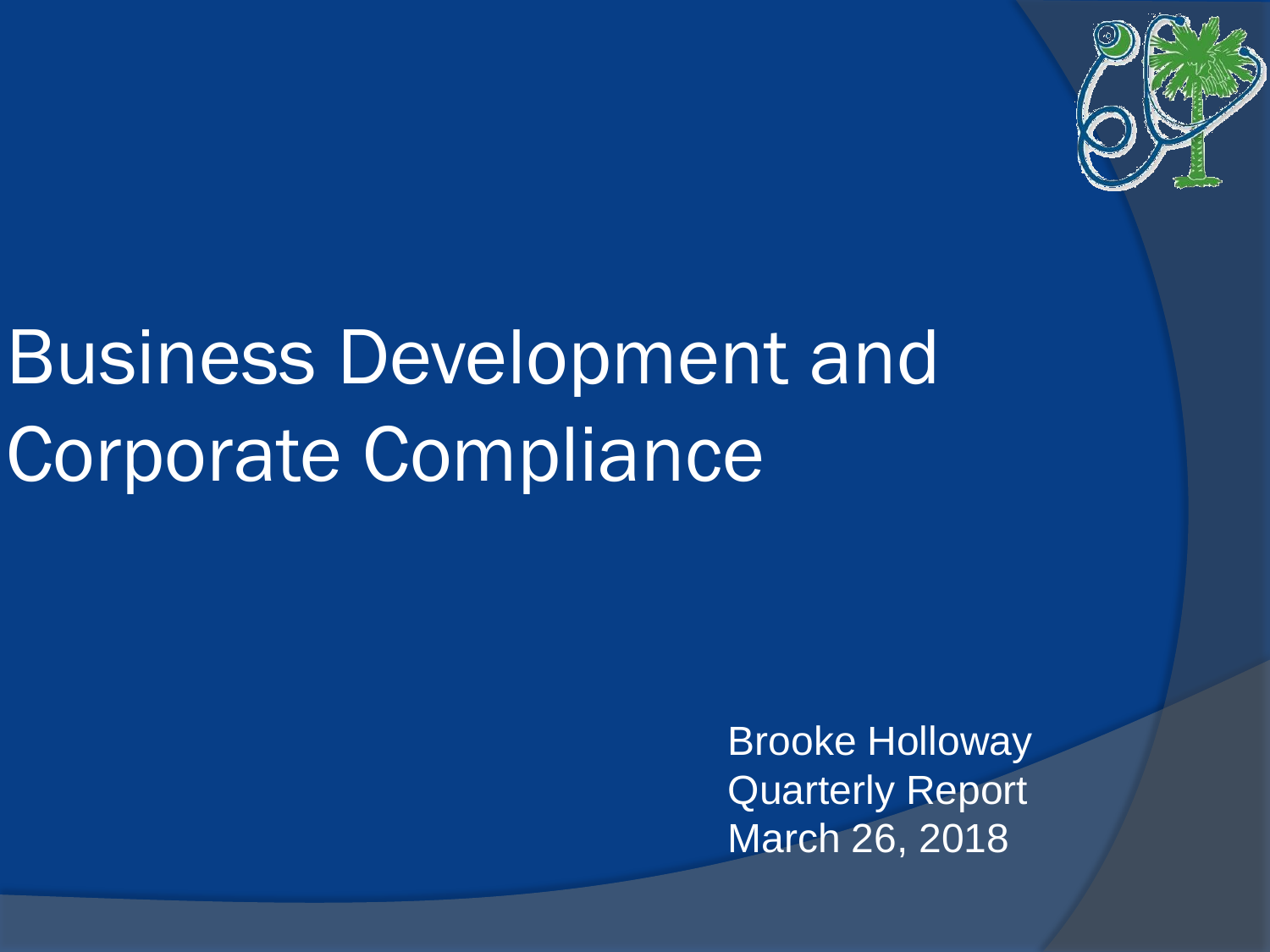## HR Update (Metrics)



 Not including specific data on separations and hires considering the length of time since my last report (June 2017)

#### Noted trends/issues

- SICK season
- Difficulty finding good LPN candidates
- Evening and weekend coverage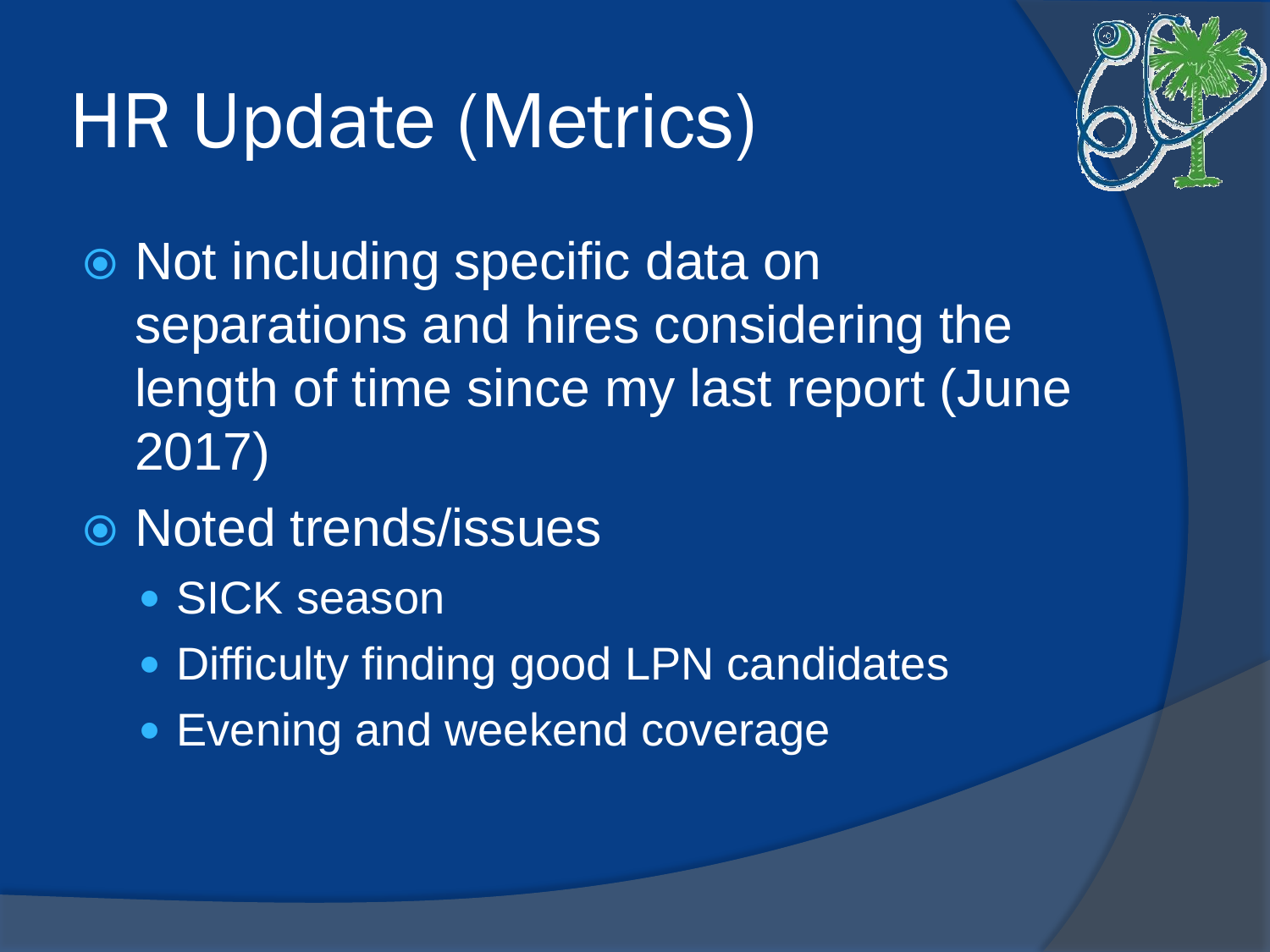## HR Update (Projects)



 Continuously evaluating and refining personnel processes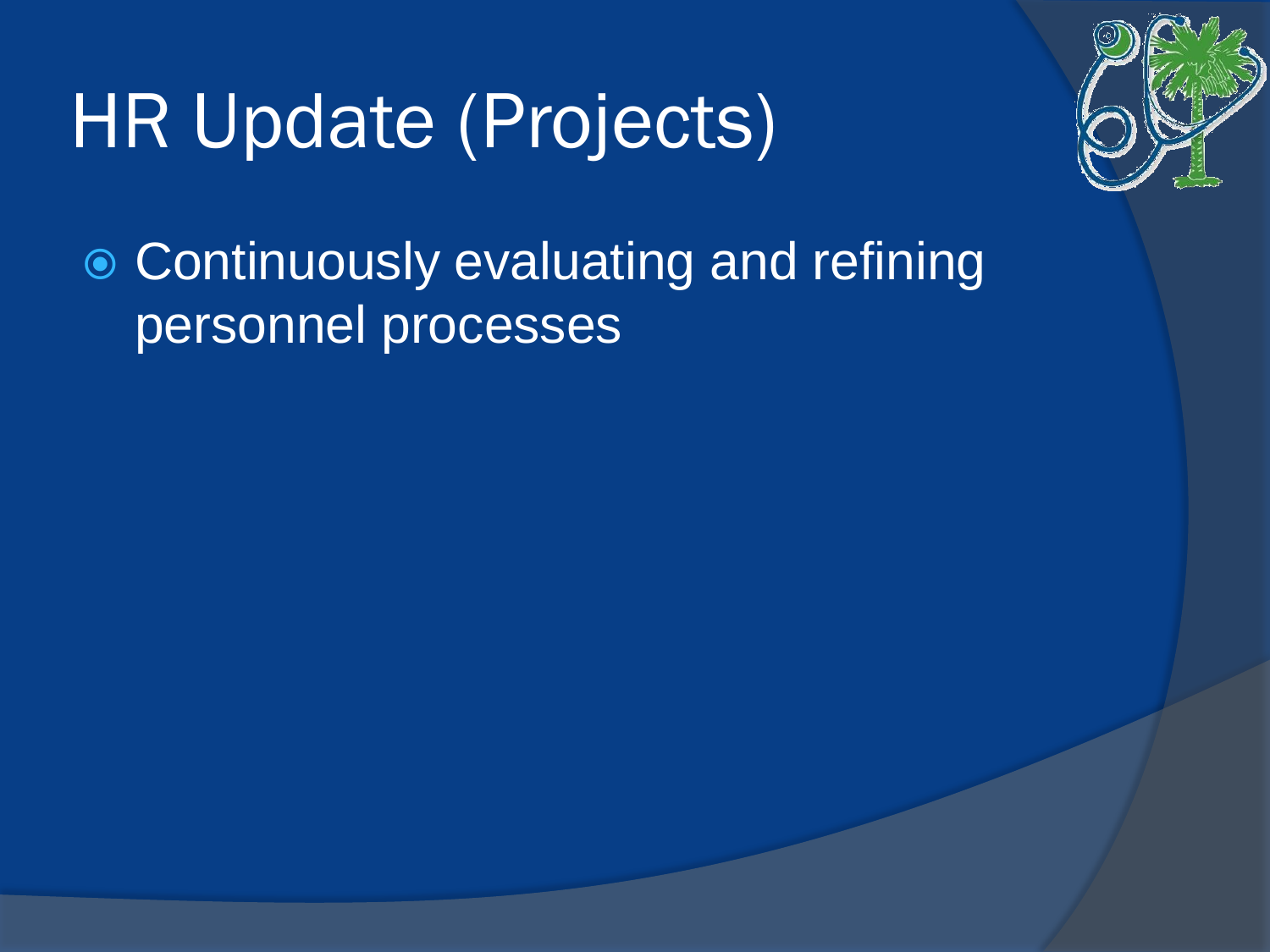## Marketing and Development Update



 MedTrainer is in place and currently being used for training with new hires ● Search Engine Optimization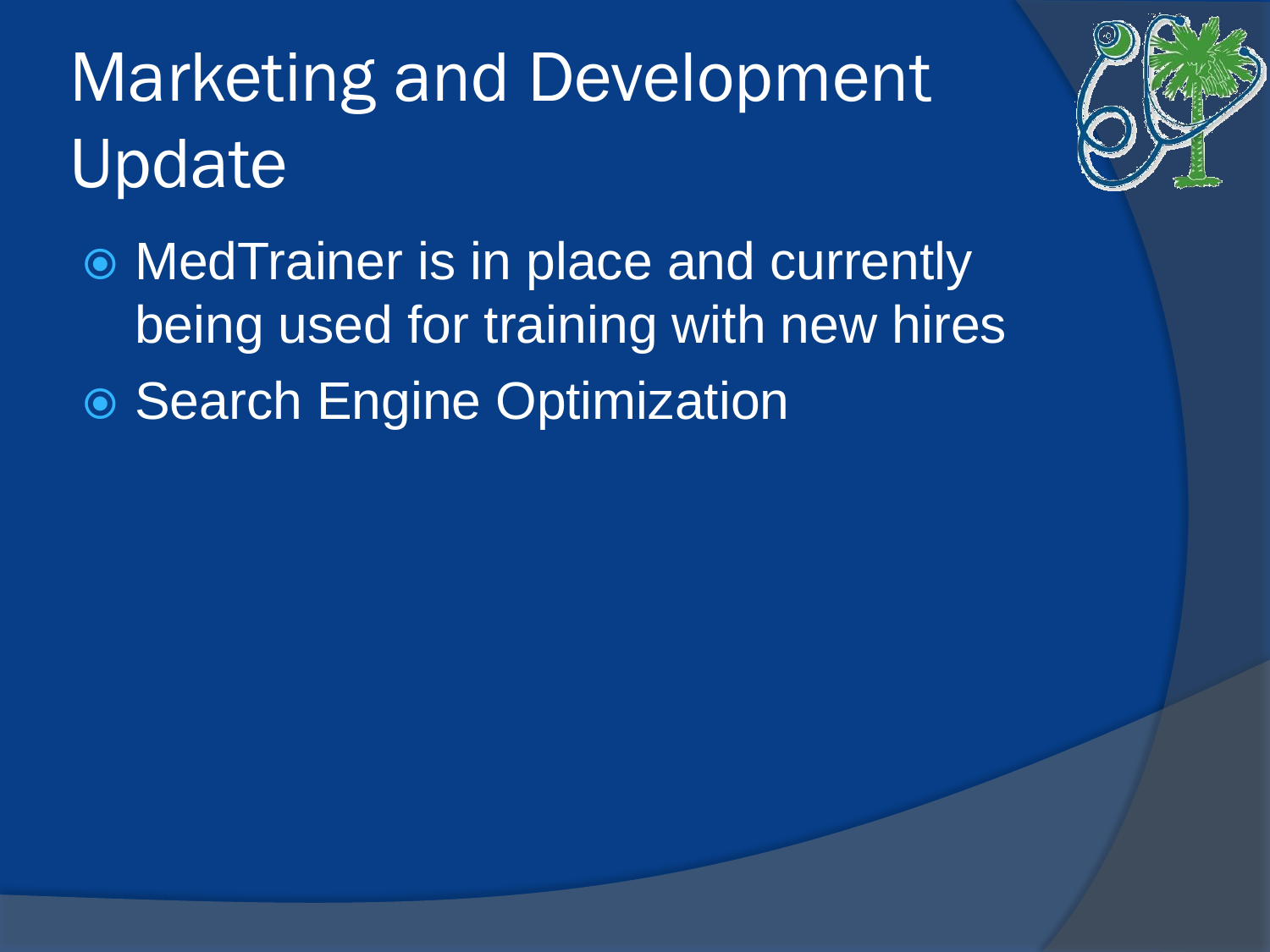## Credentialing and Contract Management Update

MedTrainer/QuickCred

#### Consolidated/Updated provider contract **templates**

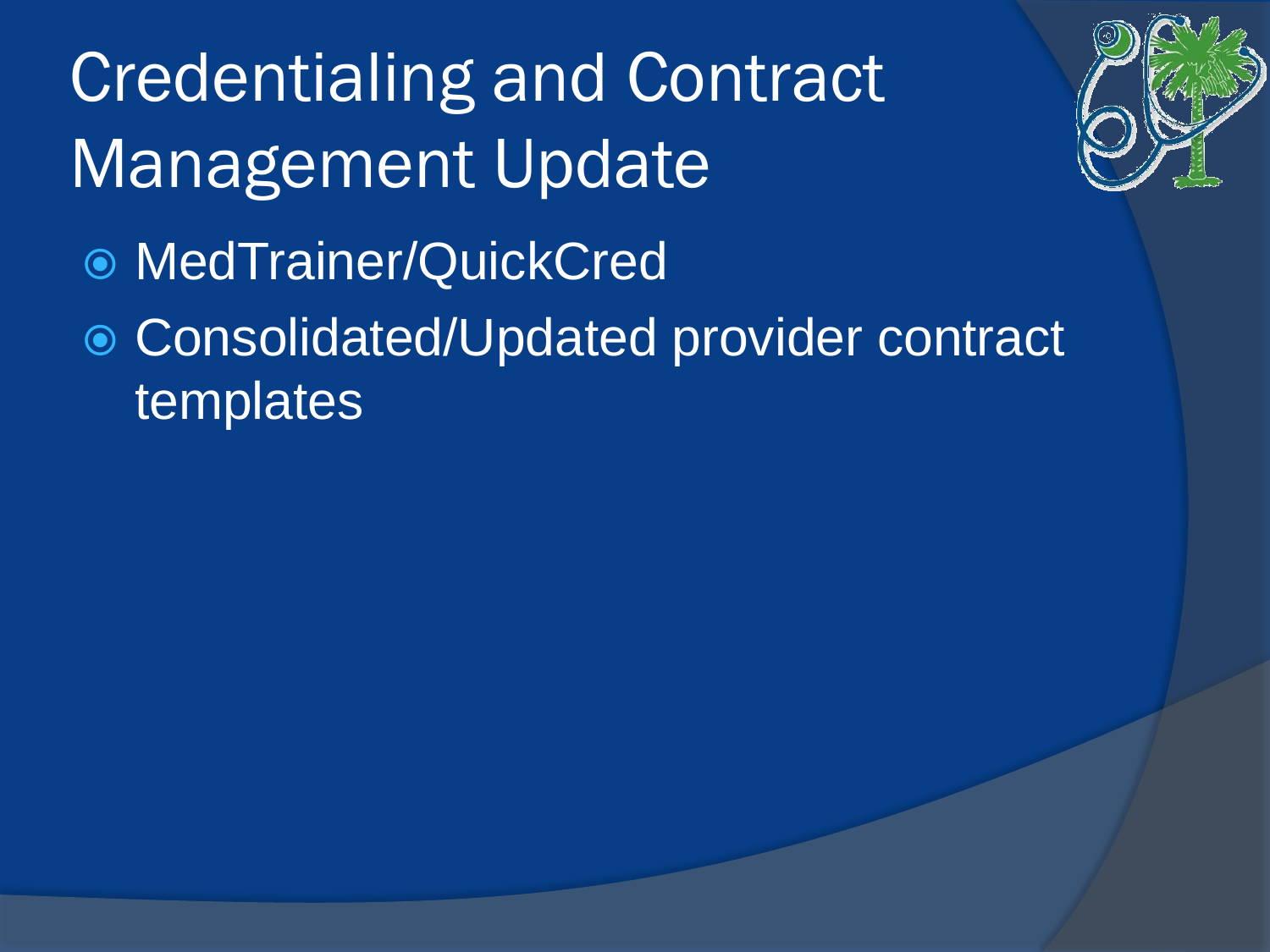## Outreach and Enrollment Update (Metrics)

- 2017 4<sup>th</sup> Quarter
	- 403 Assists Provided
	- 397 Applications Submitted
	- 389 Estimated Enrolled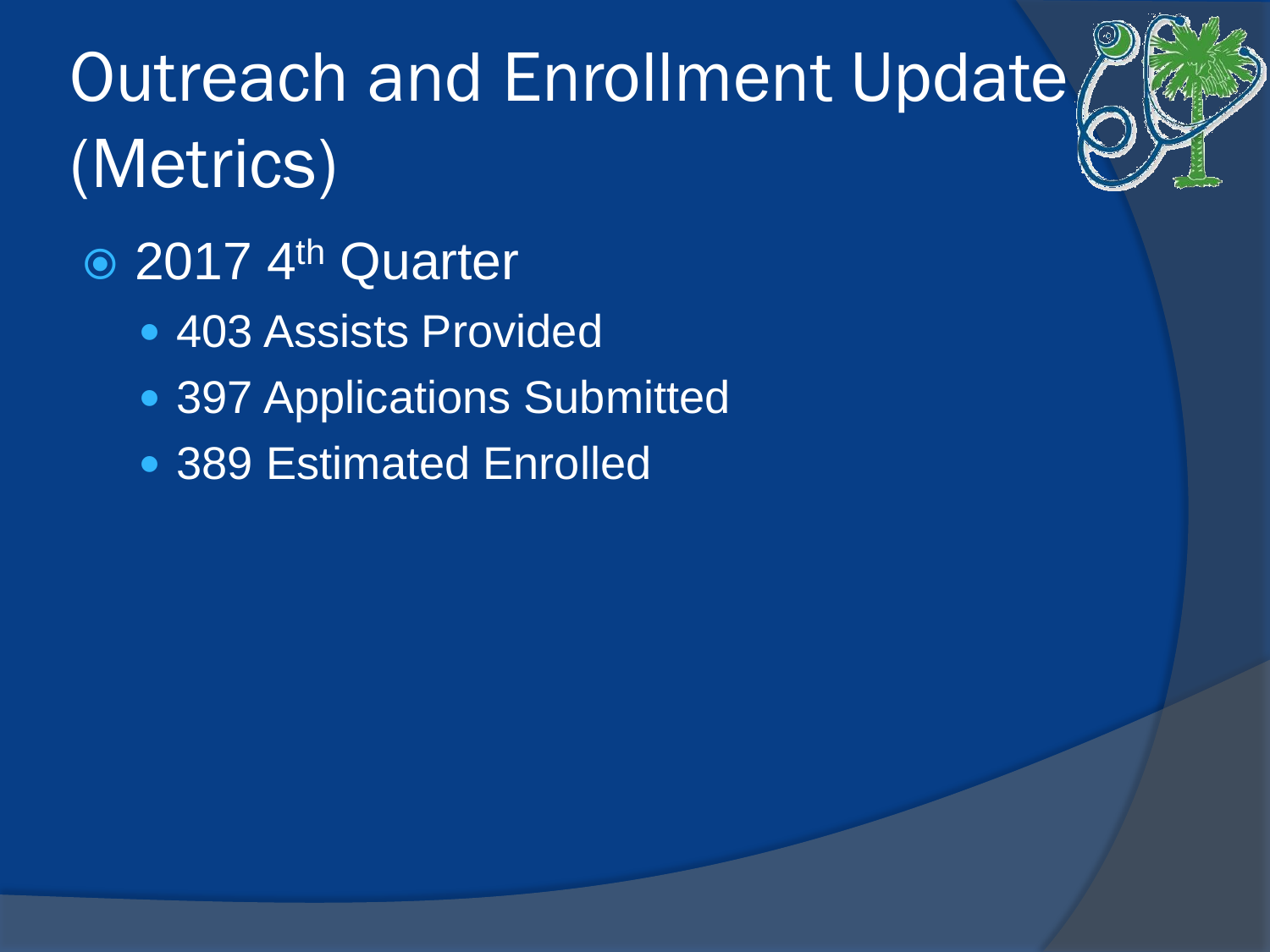

#### Benevolence Fund Update

2017 Total:

| 1/5/2017  | \$162.32 | Meds (CCP-V)        | 8/16/2017  | \$22.70    | Meds (CCP-V)     |
|-----------|----------|---------------------|------------|------------|------------------|
| 1/13/2017 | \$46.08  | Meds (CCP-V)        | 8/17/2017  | \$38.87    | Meds (CCP-V)     |
| 1/13/2017 | \$66.30  | Meds (CCP-V)        | 8/23/2017  | \$7.98     | Meds (CCP-V)     |
| 1/26/2017 | \$31.77  | Meds (CCP-V)        | 8/29/2017  | \$25.70    | Meds (CCP-V)     |
| 1/31/2017 | \$63.48  | Meds (CCP-V)        | 9/12/2017  | \$44.70    | Meds (CCP-V)     |
| 2/24/2017 | \$10.46  | Meds (CCP-NW)       | 9/19/2017  | \$22.30    | Meds (CCP-V)     |
| 2/27/2017 | \$37.05  | Meds (CCP-NW)       | 9/26/2017  | \$238.00   | <b>MRI Bill</b>  |
| 4/4/2017  | \$9.96   | Meds (CCP-V)        | 9/26/2017  | \$54.04    | Meds (CCP-V)     |
| 4/12/2017 | \$12.00  | Meds (CCP-NW)       | 9/29/2017  | \$26.16    | Meds (CCP-V)     |
| 5/8/2017  | \$25.40  | Meds (CCP-V)        | 10/9/2017  | \$24.62    | Meds (CCP-V)     |
| 5/10/2017 | \$35.46  | Meds (CCP-V)        | 10/23/2017 | \$8.21     | Meds (CCP-V)     |
| 5/10/2017 | \$102.39 | Meds (CCP-V)        | 10/23/2017 | \$4.00     | Meds (CCP-V)     |
| 5/10/2017 | \$31.08  | Meds (CCP-V)        | 10/25/2017 | \$37.30    | Meds (CCP-V)     |
| 5/26/2017 | \$21.00  | Meds (CCP-V)        | 10/30/2017 | \$134.49   | Meds (CCP-V)     |
| 5/30/2017 | \$21.47  | Meds (CCP-V)        | 11/1/2017  | \$23.33    | Meds (CCP-V)     |
| 6/12/2017 | \$43.02  | Meds (CCP-V)        | 11/13/2017 | \$25.35    | Meds (CCP-V)     |
| 6/19/2017 | \$18.85  | Meds (CCP-V)        | 11/15/2017 | \$8.50     | Meds - Walgreens |
| 6/23/2017 | \$10.83  | Meds (CCP-V)        | 12/7/2017  | \$20.00    | Meds (CCP-V)     |
| 6/29/2017 | \$48.50  | Meds (CCP-V)        | 12/8/2017  | \$37.76    | Meds (CCP-V)     |
| 7/19/2017 | \$45.15  | Meds (CCP-V)        | 12/13/2017 | \$51.58    | Meds (CCP-V)     |
| 7/19/2017 | \$18.81  | Meds (CCP-V)        |            |            |                  |
| 7/20/2017 | \$90.00  | <b>Baby Formula</b> | Total      | \$2,158.49 |                  |
| 7/25/2017 | \$50.44  | Meds (CCP-V)        |            |            |                  |
| 8/3/2017  | \$214.00 | Hep B Series (LC4)  |            |            |                  |
| 7/31/2017 | \$9.96   | Meds (CCP-V)        |            |            |                  |
| 8/9/2017  | \$25.30  | Meds (CCP-V)        |            |            |                  |
| 8/9/2017  | \$24.00  | Meds (CCP-V)        |            |            |                  |
| 8/15/2017 | \$27.82  | Meds (CCP-V)        |            |            |                  |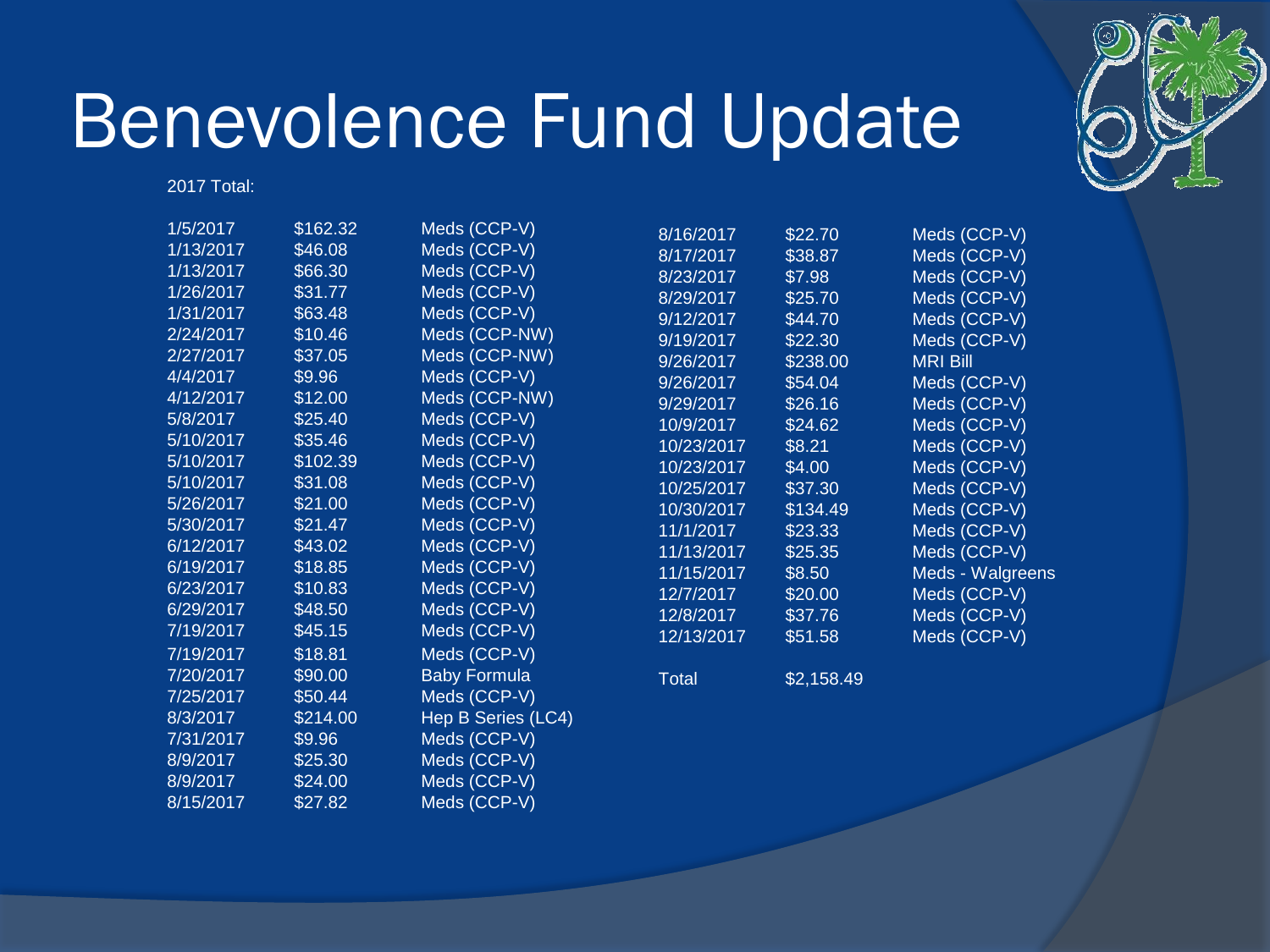

### Benevolence Fund Update

2018 Total:

1/3/2018 \$39.09 Meds (CCP-Village) 1/9/2018 \$40.64 Meds (CCP-Village) 1/22/2018\$177.13 Meds (CCP-Village) 1/30/2018\$14.82 Meds (CCP-Village) 2/1/2018 \$19.56 Meds (CCP-Village) 2/14/2018\$12.04 Meds (CCP-Village) 2/16/2018\$45.24 Meds (CCP-Village) 3/1/2018 \$40.00 Meds (CCP-Village) 3/23/2018\$28.33 Meds (CCP-Village) 3/23/2018\$12.85 Meds (CCP-Village)

Total \$429.70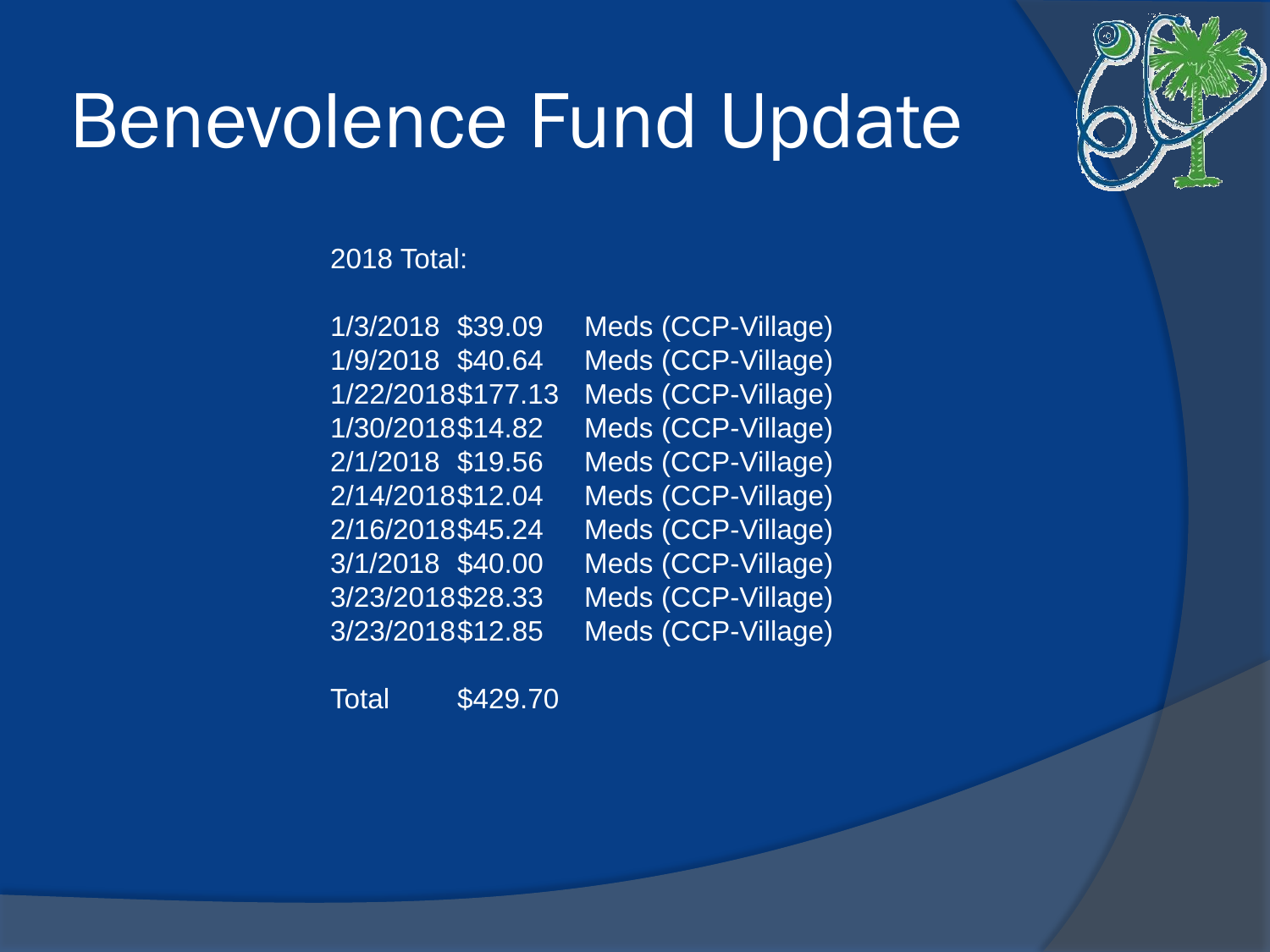## Early Childhood Services Updates



- All vacancies staffed except for Nurse Family Partnership Home Visitor (1 BSN)
- Scheduling meeting with Georgia and Dr. Whitley to finalize the transition plan/date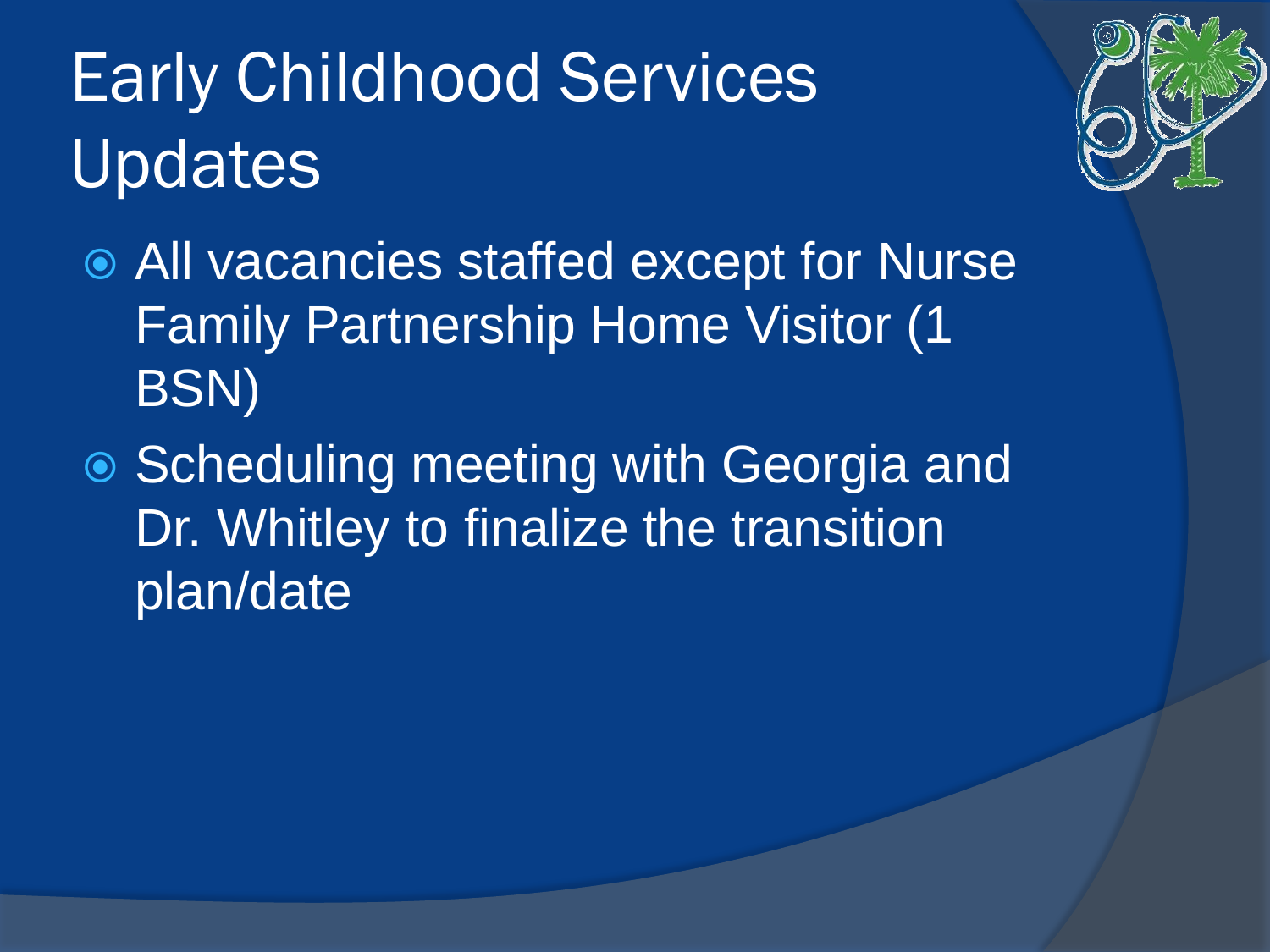### Special Projects

- AIMS (HRSA Grant)
	- Access Increases in Mental Health and Substance Abuse Services
- **◎ SEPTEP (DHHS Grant to** Vanderbilt/Southeast Aids Education and Training Center)
	- Southeast Practice Transformation Expansion Project
- Choose Well (Grant from New Morning Foundation)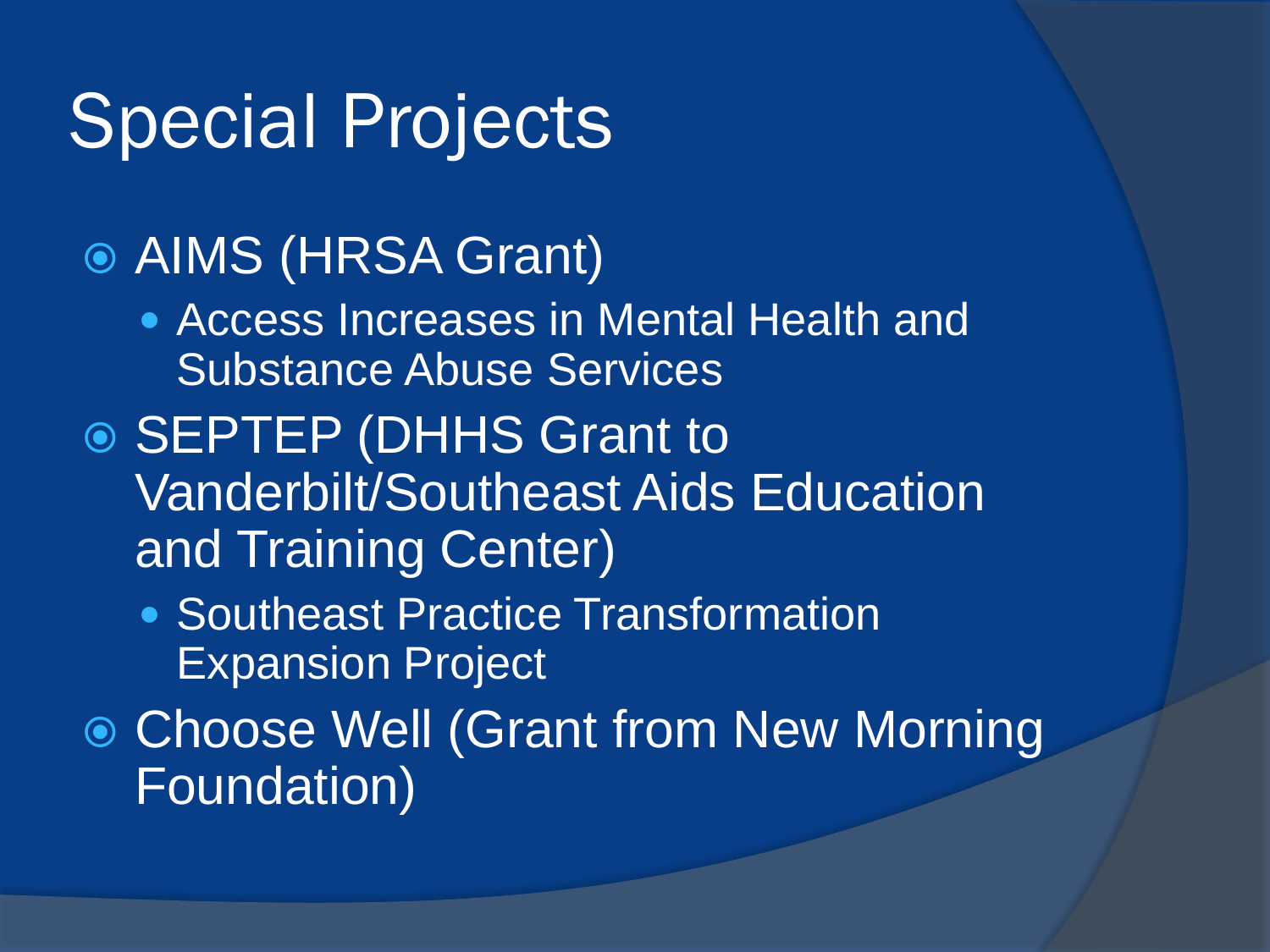#### AIMS

- $\bullet$  Implementing SBIRT
- Hiring Behavioral Health Specialist
- Updating screening tools/patient information forms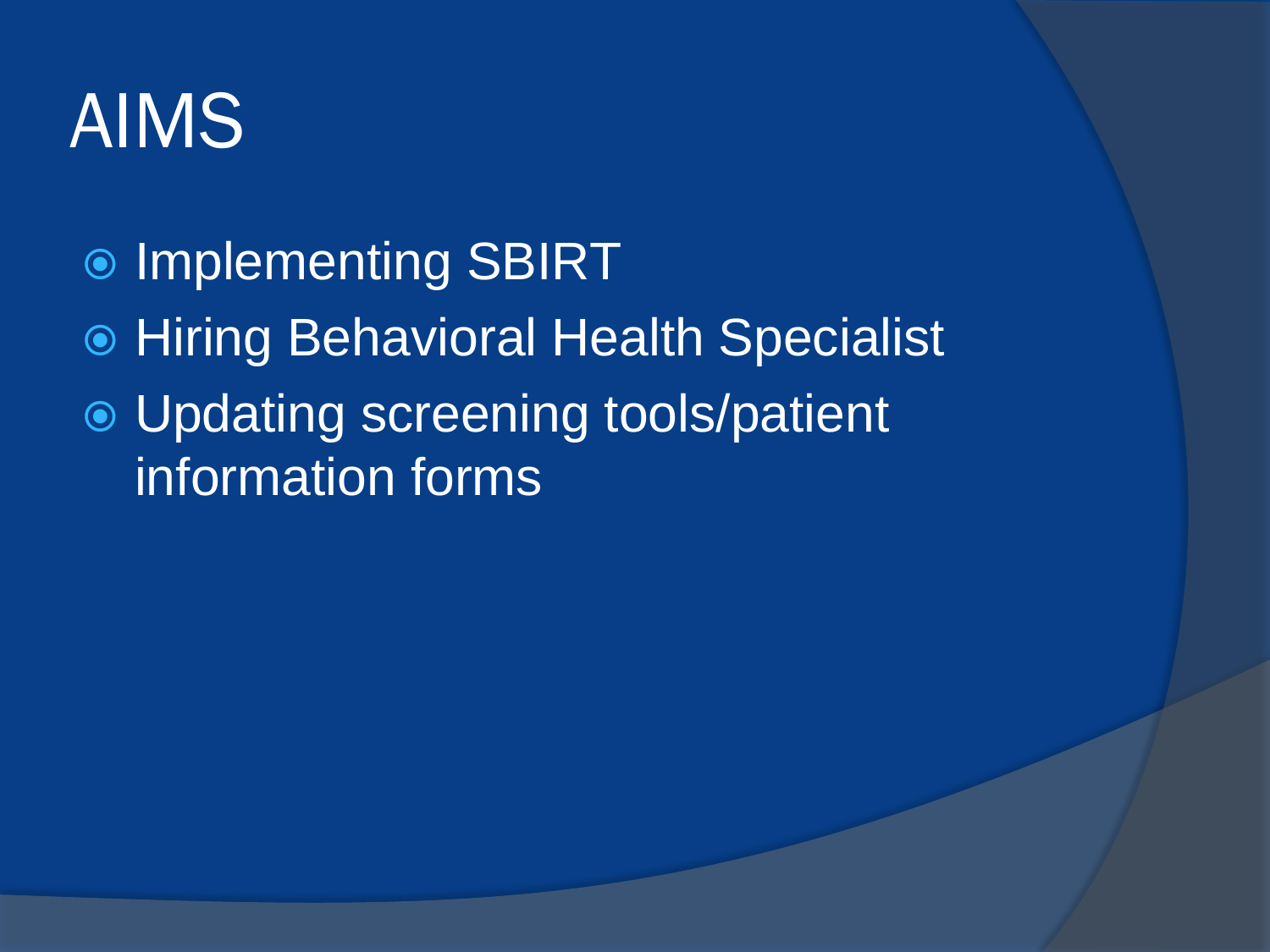### SEPTEP

- **■** Implementing opt-out HIV testing for atrisk population
- Training scheduled for April 26
- Updating screening tools/patient information forms